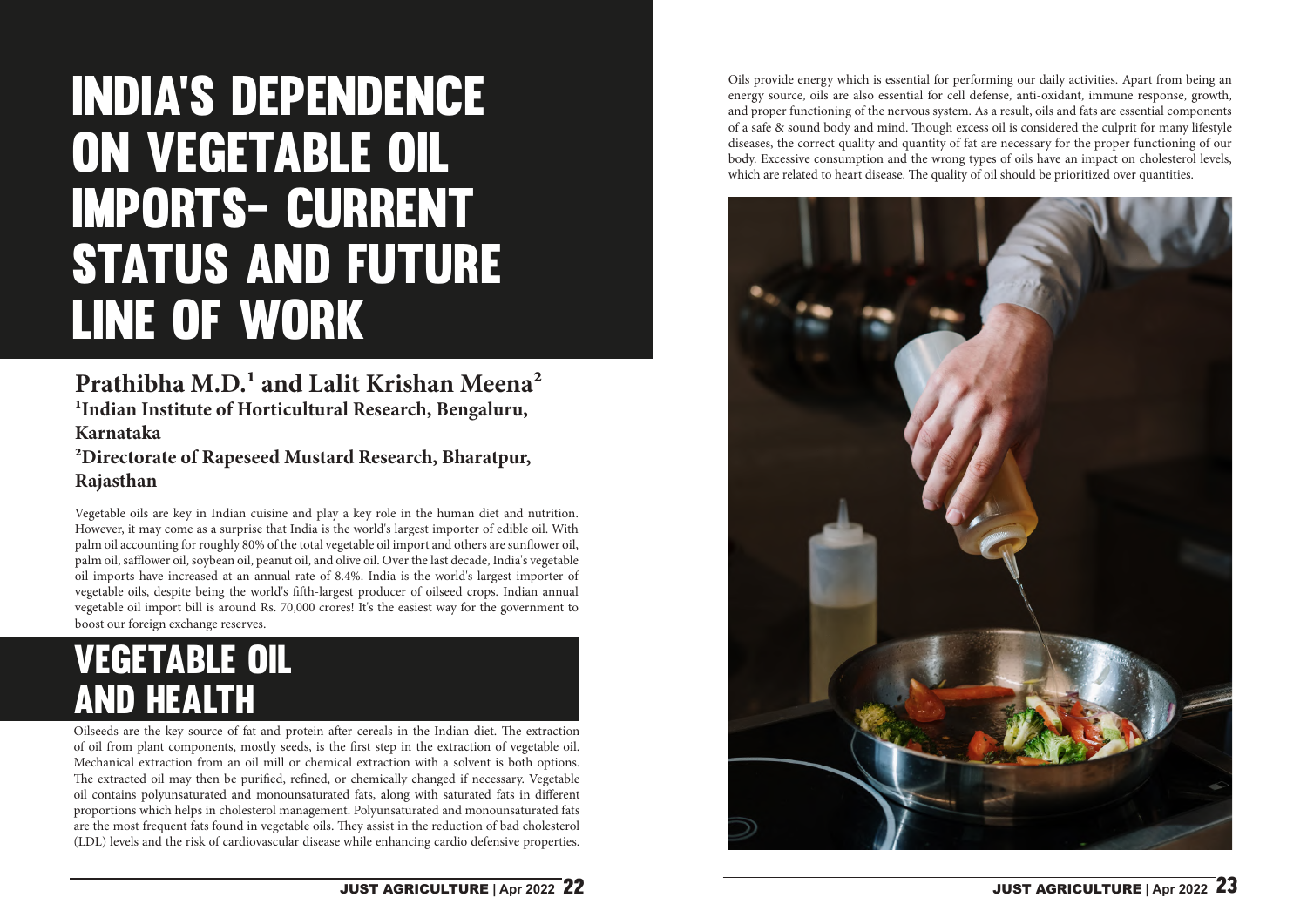## Constraints in vegetable oilseed production

Because of the decreased production and productivity of oilseeds, there is a demand-supply imbalance in vegetable oil availability in India. Oilseed progress has been slow because food grains have received top priority in research and development. The constraints in oilseed production start at the farm level extending up to its procurement and storage. Here are the major constraints for oilseed production.

- 1. The majority of oilseed crops are cultivated on marginal and sub-marginal lands with low fertility and rainfed condition.
- 2. Lack of suitable seed material (hybrids and varieties) with higher oil content. 3. Lack of awareness about suitable technologies for the farmers. 4. Scarcity of high-yielding input responsive drought/insect/pest-resistant crop
- 
- 5. varieties.
- 6. In comparison to cereals, there is an insufficient supply of quality seeds available to farmers. 7. Lack of implements and machinery for sowing and post-harvest processing. 8. Lack of appropriate post-harvest technology to eliminate post-harvest losses as well as
- 
- degradation of oilseed quality.
- 9. Price fluctuation and support price in the market.
- 10. Lack of storage, grading, and marketing amenities in rural areas mainly due to future trading. 11. Poor efficiency of oil extraction or expeller units
- 

Oilseed farmers in India face several challenges. These issues must be solved to improve oilseed productivity and production. India must find ways to improve domestic edible oil availability to decrease its reliance on imported edible oils.



#### **JUST AGRICULTURE** | Apr 2022 **24 JUST AGRICULTURE** | Apr 2022 **25**



 Fig.1. Vegetable oil total import share (in terms of value) in India.

respectively). The import basket now contains a large amount of soya and sunflower oil. In addition to putting a strain on the government's finances, relying on the international market for edible oils causes price unpredictability, which both consumers and producers dislike. In this context, it's worth noticing that India has a huge potential to increase domestic oilseed production, reducing import dependency while also benefiting farmers.

The availability of edible oil was mostly sufficient to meet India's domestic consumption demand until the mid-1960s. However, due to a shortage of oilseeds and rising demand for vegetable oils in the 1970s and 1980s, India's vegetable oil imports grew. Edible oil imports climbed from 2.19 percent in the 1960s to 10.50 percent in the 1970s and 26.06 percent in the 1980s as a proportion of total edible oil availability (domestic output + imports).

Recent numbers indicate that each Indian consumed an average of 19.5 kg of vegetable oil/year in 2015-16, up from 15.8 kg in 2012- 13. This equates to a total market for edible oils of about 26 million tons per year. In 2018-19. Oilseeds were grown on 25 million hectares of land in India, yielding 32 million tonnes of oilseeds, with soybean, rapeseed, mustard, and groundnut accounting for over 90% of the acreage under oilseed crops. If the country's average oil recovery is 28 percent, 32 million tonnes of oilseeds will yield 8.4 million tonnes of edible oil. Domestic production can only cover about 30% of the total demand for edible oils, necessitating imports. India imported around 15 million tonnes of edible oils worth around Rs 73,000 crore in 2019, accounting for 40% of agricultural imports and 3% of the country's total import bill. Vegetable oils are India's most important import after crude oil, gold, and diamonds. Vegetable oils currently hold a 50% market share (in terms of volume), of the country's total imports and a large drain in the amount of money paid to overseas nations (Fig.1) . Palm oil (62%) accounted for the majority of total imports, followed by soya oil and sunflower oil (21 % and 16 %,

## India's vegetable oil requirement